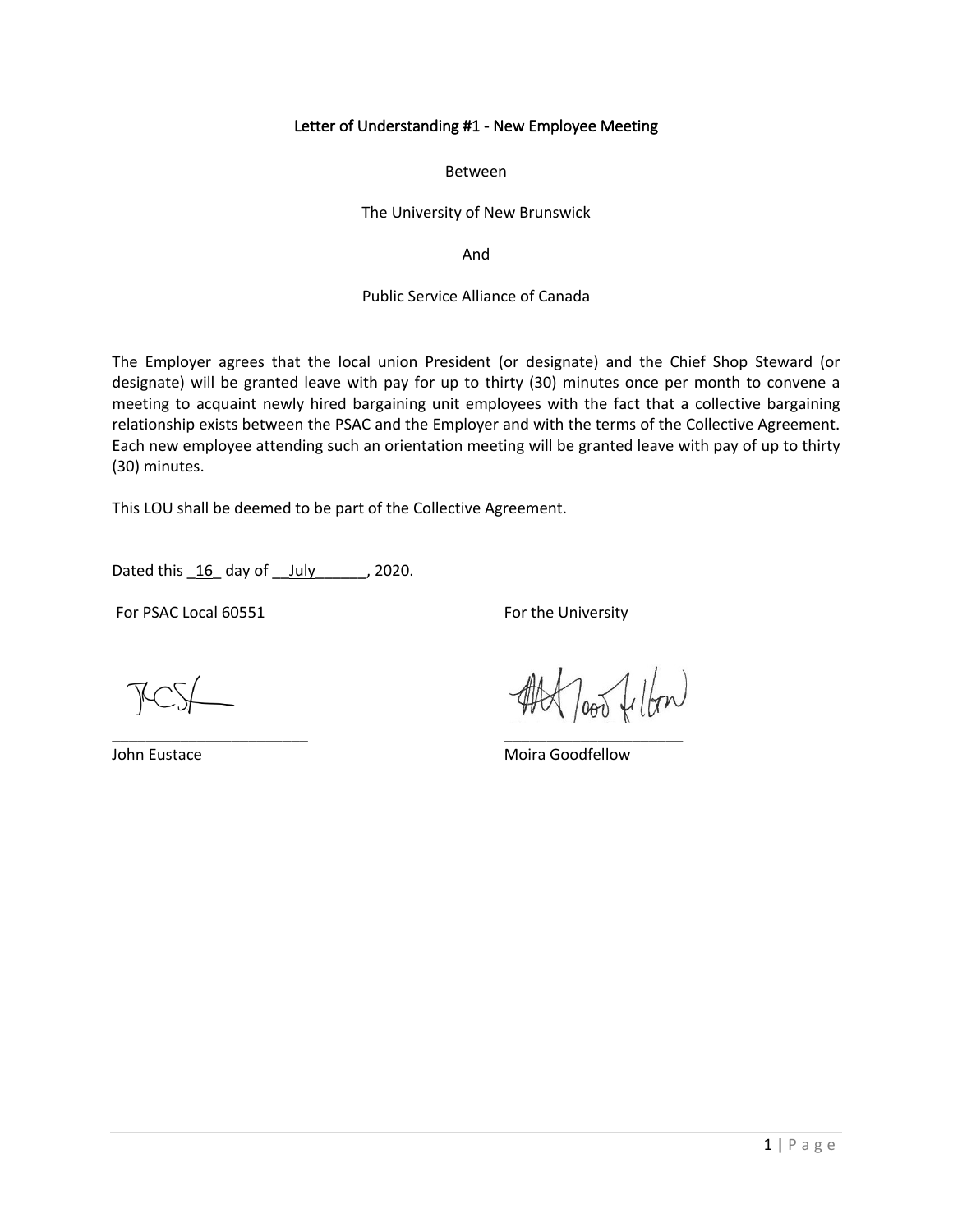## Letter of Understanding #2 - Concerning Professional Fees

Between

The University of New Brunswick

And

#### Public Service Alliance of Canada

The Parties agree that any Employee currently being reimbursed for fees pursuant to Article 38, Professional Fees not listed as mandatory in the employee's position description shall continue to be reimbursed for such fees by the employer until the employee vacates the position. This LOU will be deemed to be part of the Collective Agreement.

This Letter of Understanding will be deemed to be part of the Collective Agreement.

\_\_\_\_\_\_\_\_\_\_\_\_\_\_\_\_\_\_\_\_\_\_\_ \_\_\_\_\_\_\_\_\_\_\_\_\_\_\_\_\_\_\_\_\_

Dated this  $16$  day of July  $\qquad$ , 2020.

For PSAC Local 60551 For the University

loop fellow

John Eustace **Moira Goodfellow** Moira Goodfellow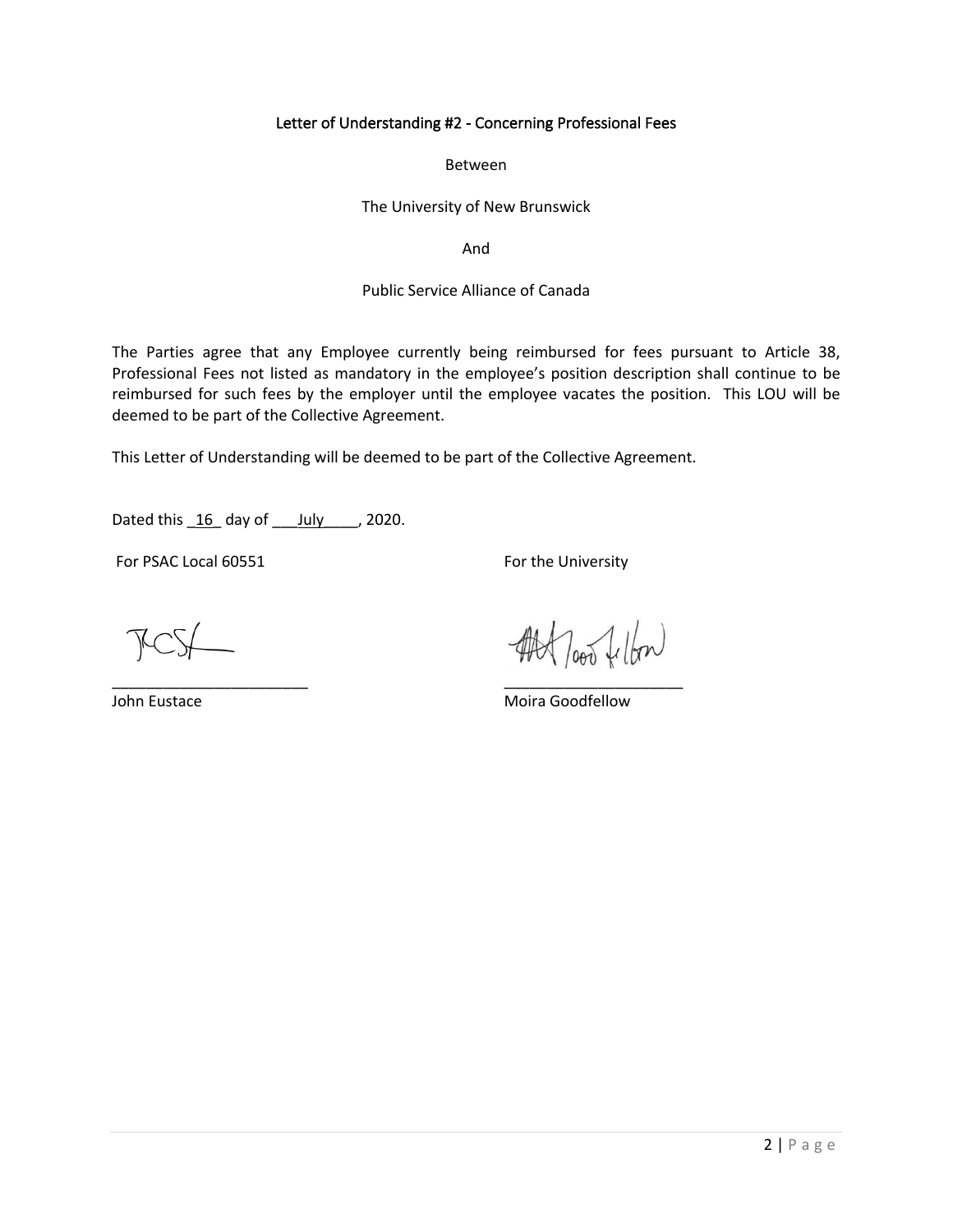# Letter of Understanding #3 - Joint Union Management Consultation Committee Guidelines

Between

The University of New Brunswick

And

## Public Service Alliance of Canada

The parties agree that guidelines for the JUMC Committee will be developed by the JUMC Committee within the first academic term of ratification of this Collective Agreement, unless otherwise agreed, and such guidelines shall be subject to amendment by mutual consent of the JUMC Committee only. The PSAC Regional Representative assigned to this Local will assist the PTSU Local representatives in developing an effective consultative process.

This Letter of Understanding will be deemed to be part of the Collective Agreement.

\_\_\_\_\_\_\_\_\_\_\_\_\_\_\_\_\_\_\_\_\_\_\_ \_\_\_\_\_\_\_\_\_\_\_\_\_\_\_\_\_\_\_\_\_

Dated this  $16$  day of  $_l$  July  $_l$ , 2020.

For PSAC Local 60551 For the University

loop fellon

John Eustace **Moira Goodfellow** Moira Goodfellow